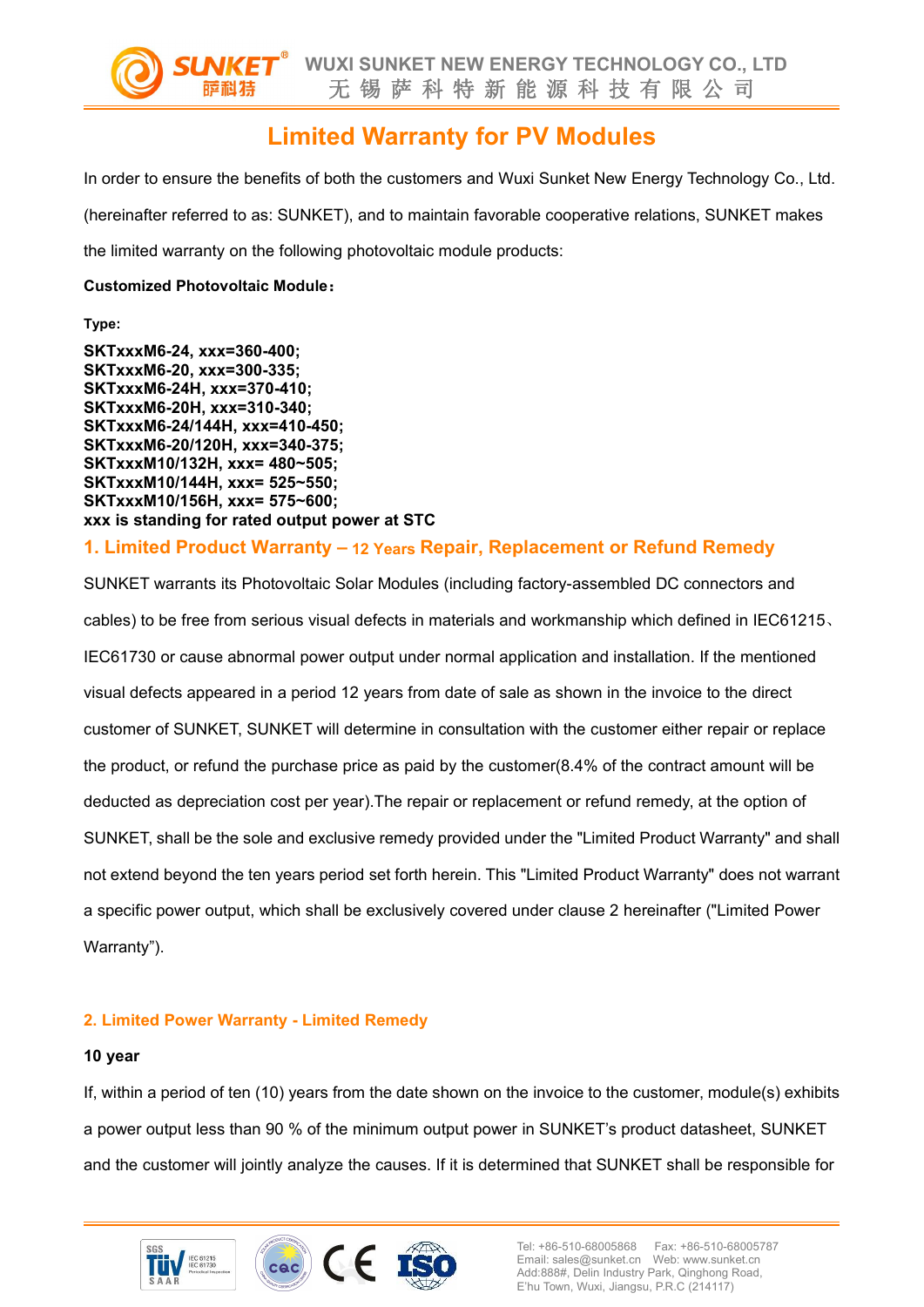the loss of power output, SUNKET will, at its sole option, (i) provide additional module(s) (ii) repair or replace the defective module(s) to guarantee output power is no less than 90 % of the minimum output Power.

#### **25 year**

If, within a period of twenty-five (25) years from the date shown on the invoice to the customer any module(s) exhibits a power output less than 80% of the minimum output power in SUNKET's product datasheet, SUNKET and the customer will jointly analyze the causes. If it is determined that SUNKET shall be responsible for the loss of power output, SUNKET will, at its sole option, (i) provide additional module(s) (ii) repair or replace the defective module(s) to guarantee output power is no less than 80 % of the minimum output Power. The warranty period of original Product shall be considered as the warranty period of any replacement Product and repaired Product. If the production of a Product has been terminated, Supplier will provide a current standard Product as the replacement.

SUNKET's limitation of liability for the output power warranty will be that, SUNKET will make up the discrepancy between the committed total output and the actual output by compensating the Buyer additional modules accordingly.

The remedies set forth in this clause 2 shall be the sole and exclusive remedies provided under the "Limited Quality Warranty".

NOTICE: The DC power of a Product shall be tested under standard test conditions which are: light intensity 1000 W/m<sup>2</sup> , temperature 25°C, AM 1.5. (The measurements are carried out in accordance with IEC61215 as tested at the junction box terminals per the calibration and testing standards of SUNKET valid at the date of manufacture of the PV Modules. SUNKET's calibration standards shall be in compliance with the standards applied by international institutions accredited for this purpose.)

#### **3. Exclusions and Limitations**

(1) In any event, all warranty claims must be filed within the applicable warranty period;

(2) The "Limited Product Quality Warranties" and the "Limited Power Warranties" do not apply to any module(s) which have been subjected to:

- a) Misuse, abuse, neglect or accident;
- b) Improper transportation, system design and the environment;
- c) Non-observance of SUNKET's installation and maintenance instructions;
- d) Repair or modifications by someone other than an approved service technician of SUNKET;

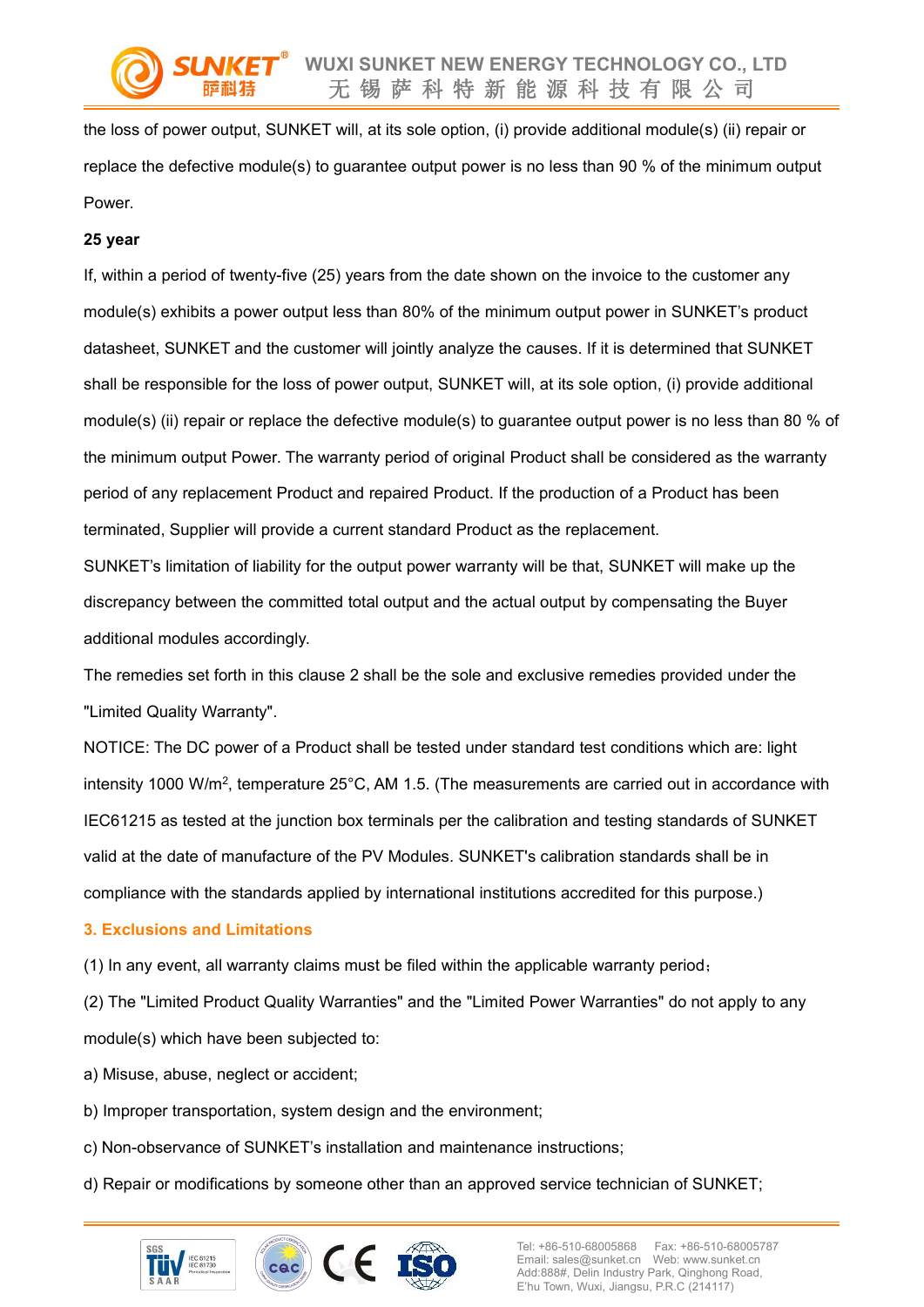e) Power failure surges, lighting, flood, fire, accidental breakage or other events outside SUNKET's control.

NOTICE: Due to the limited protection on the back surface, it should be prevent from collision, scratch or squeeze in transportation, installation and other treatment.

(3) Both the "Limited Product Quality Warranties" and "Limited Power Warranties" do not cover any transportation charge, customs clearance or any other costs for return of the module(s), or for reshipment of any repaired or replaced module(s), or costs associated with installation,removal or reinstallation of the PV Modules.

(4) Warranty claim will not be honored if the type or serial number of the module(s) have been altered, removed or made illegible.

(5) This "Limited Warranty for PV Modules" only applies for the conforming products.

(6) Under STC conditions, the Maximum system voltage [V] is 715V.In parallel connection, the number of modules shouldn't exceed N, N=Conductor current/ Isc. Also, in series connection, the number of modules shouldn't exceed M, M= [V]/Voc (Voc is the module's open circuit voltage under the minimum working temperature in the installed region).

#### **4. Limitation of Warranty Scope**

These "Limited Warranties for PV Modules" as setforth herein are expressly in lieu of and exclude all other express or implied warranties, including but not limited to warranties of merchantability and of fitness for particular purpose, use, or application, and all other obligations or liabilities on the part of SUNKET, unless such other obligations or liabilities are expressly agreed to in writing signed and approved by SUNKET. SUNKET shall have no responsibility or liability whatsoever for damage or injury to persons or property, or for other loss or injury resulting from any cause whatsoever arising out of or related to the module(s), including, without limitation, any defects in the module(s), or from use or installation. Under no circumstances shall SUNKET be liable for incidental, consequential or special damages, howsoever caused. Loss of use, loss of profits, loss of production, and loss of revenues are therefore specifically but without limitation excluded. SUNKET′ s aggregate liability, if any, in damages or otherwise, shall not exceed the invoice value as paid by the customer, for the single unit of module(s). FOR SALES TO U.S. ONLY:

SOME STATES IN THE U.S. DO NOT ALLOW LIMITATIONS ON IMPLIED WARRANTIES OR THE EXCLUSION OF DAMAGES BY STATE LAW. SO THE ABOVE LIMITATIONS OR EXCLUSIONS MAY



Tel: +86-510-68005868 Fax: +86-510-68005787 Email: sales@sunket.cn Web: www.sunket.cn Add:888#, Delin Industry Park, Qinghong Road, E'hu Town, Wuxi, Jiangsu, P.R.C (214117)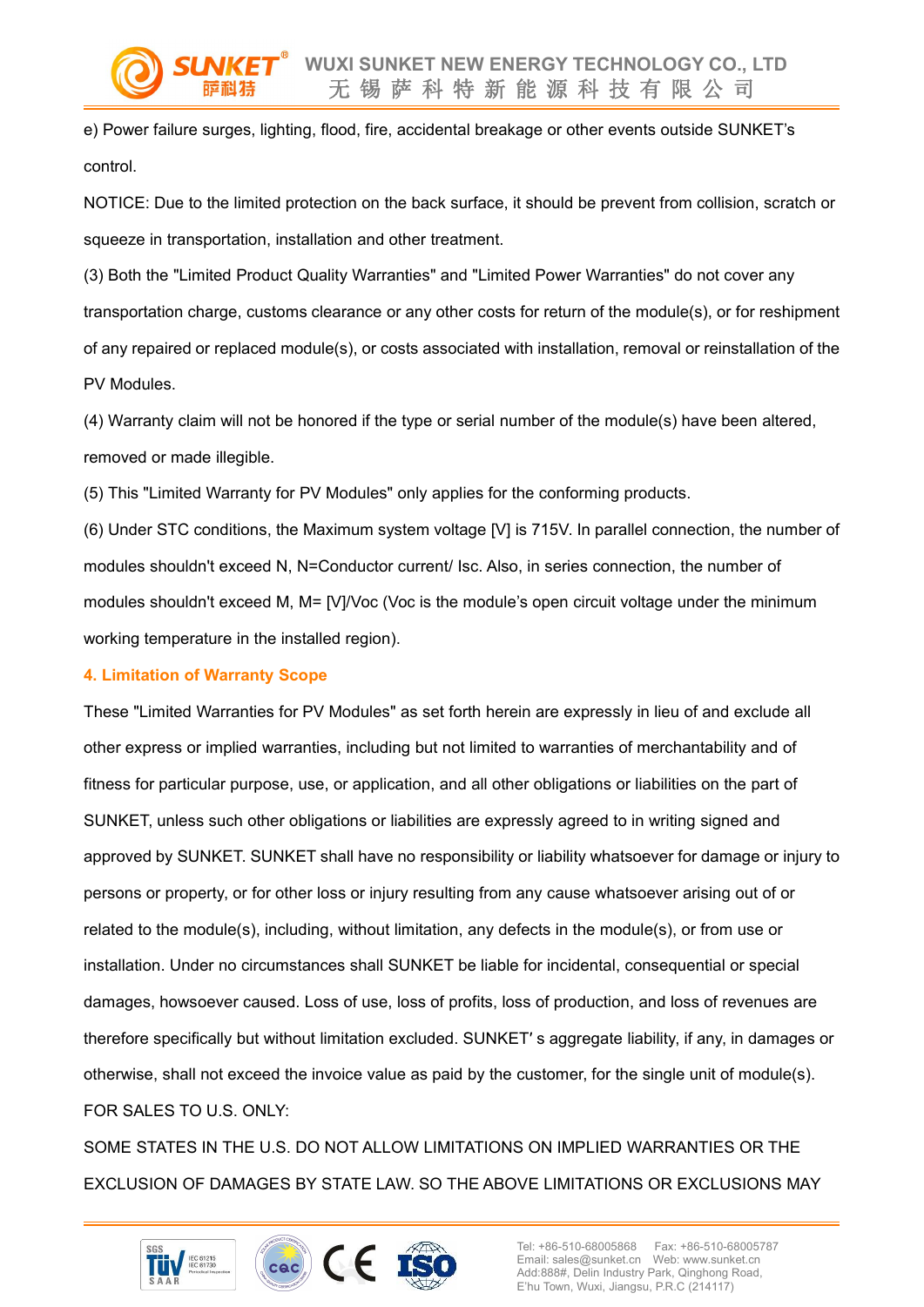#### NOT APPLY FOR YOU.

#### **5. Obtaining Warranty Performance**

If the customer has a justified claim covered by this "Limited Warranties for PV Modules", the customer shall send an immediate notification directly to SUNKET (info@sunket.cn), together with the notification, the evidence of the claim with the corresponding serial number of the module(s) and the invoice copies of which the modules have been purchased. The return of any PV Modules will not be accepted unless prior authorization has been given by SUNKET.

#### **6. Severability**

If a part, provision or clause of this "Limited Warranty for PV Modules", or the application thereof to any person or circumstance, is held invalid, void or unenforceable, such holding shall not affect and shall leave all other parts, provisions, clauses or applications of this "Limited Warranty for PV Modules", and to this end such other parts, provisions, clauses or applications of this "Limited Warranty for PV Modules" shall be treated as severable.

#### **7. Disputes**

In case of any discrepancy in a warranty-claim, a first-class international test-institute such as Fraunhofer ISE in Freiburg Germany, TÜV in Germany or other international institution shall be involved to judge the claim finally. All fees and expenses shall be born by the losing party, unless otherwise awarded. The final explanation right shall be borne by SUNKET.

#### **8. Force Majeure**

SUNKET shall not be responsible or liable in any way to distributors or ultimate customers or any third party for any module defect or power output loss due to acts of God, war, riots, strikes, and any other unforeseen event beyond its control, including but not limited to any technological or physical event or condition which is not reasonably known or understood at the time of the sale of the module(s) or the claim.

#### **9. Warranty Transfer**

This Limited Warranty for PV Modules shall not be transferred unless the Module(s) are not put into use or not removed from the original installation location, and the customer shall ensure that the product must be reasonable handled, have proper system design, installation, use and maintenance, as well as proper work environment..

#### **10. Various**